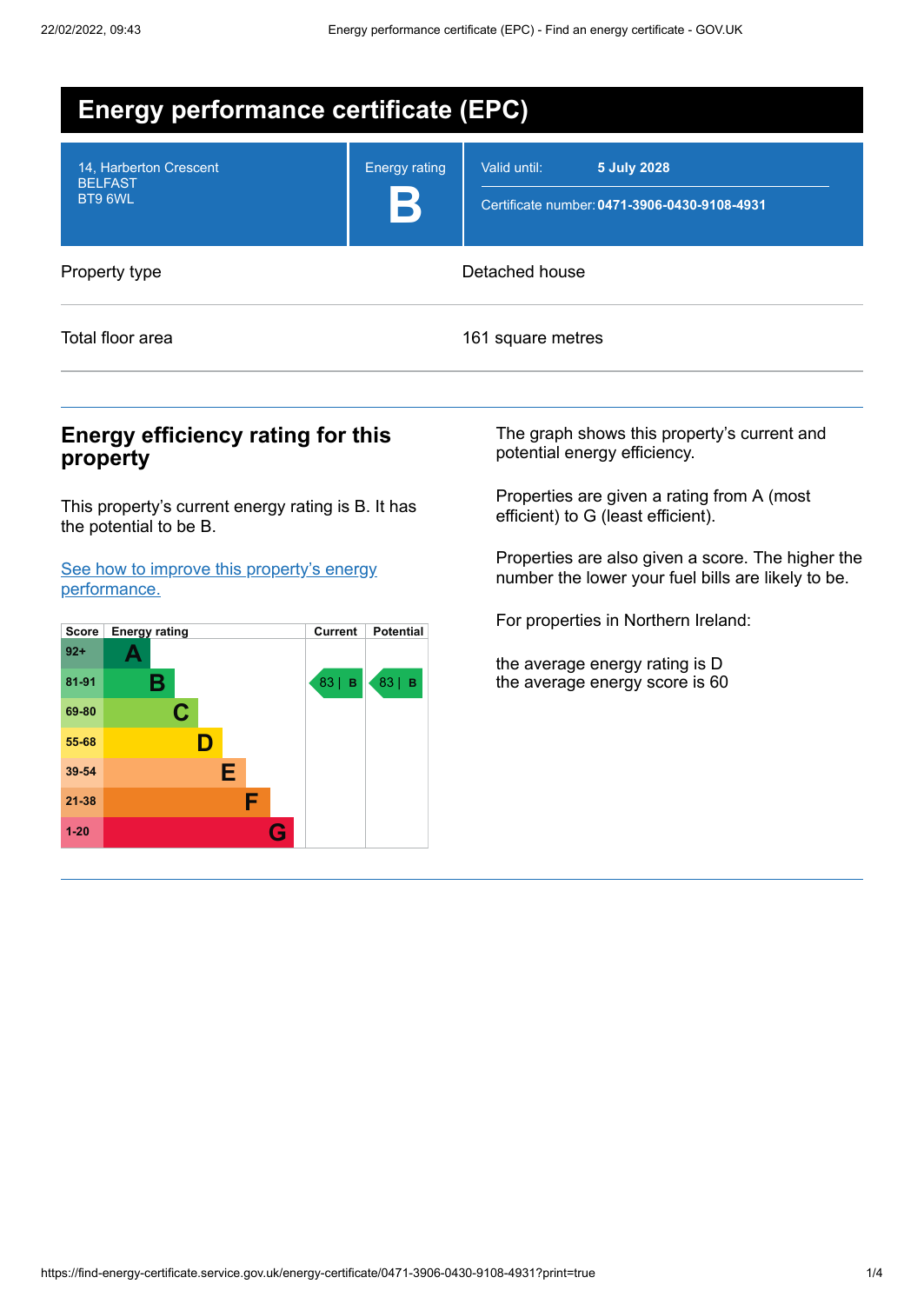# **Breakdown of property's energy performance**

This section shows the energy performance for features of this property. The assessment does not consider the condition of a feature and how well it is working.

Each feature is assessed as one of the following:

- very good (most efficient)
- good
- average
- poor
- very poor (least efficient)

When the description says "assumed", it means that the feature could not be inspected and an assumption has been made based on the property's age and type.

| <b>Feature</b>       | <b>Description</b>                                                       | Rating    |
|----------------------|--------------------------------------------------------------------------|-----------|
| Walls                | Average thermal transmittance 0.21 W/m <sup>2</sup> K                    | Very good |
| Roof                 | Average thermal transmittance 0.14 W/m <sup>2</sup> K                    | Very good |
| Floor                | Average thermal transmittance 0.13 W/m <sup>2</sup> K                    | Very good |
| Windows              | High performance glazing                                                 | Very good |
| Main heating         | Boiler and radiators, mains gas                                          | Good      |
| Main heating control | Time and temperature zone control                                        | Very good |
| Hot water            | From main system                                                         | Good      |
| Lighting             | Low energy lighting in all fixed outlets                                 | Very good |
| Air tightness        | Air permeability $6.7 \text{ m}^3/\text{h} \cdot \text{m}^2$ (as tested) | Good      |
| Secondary heating    | Room heaters, mains gas                                                  | N/A       |

### **Primary energy use**

The primary energy use for this property per year is 86 kilowatt hours per square metre (kWh/m2).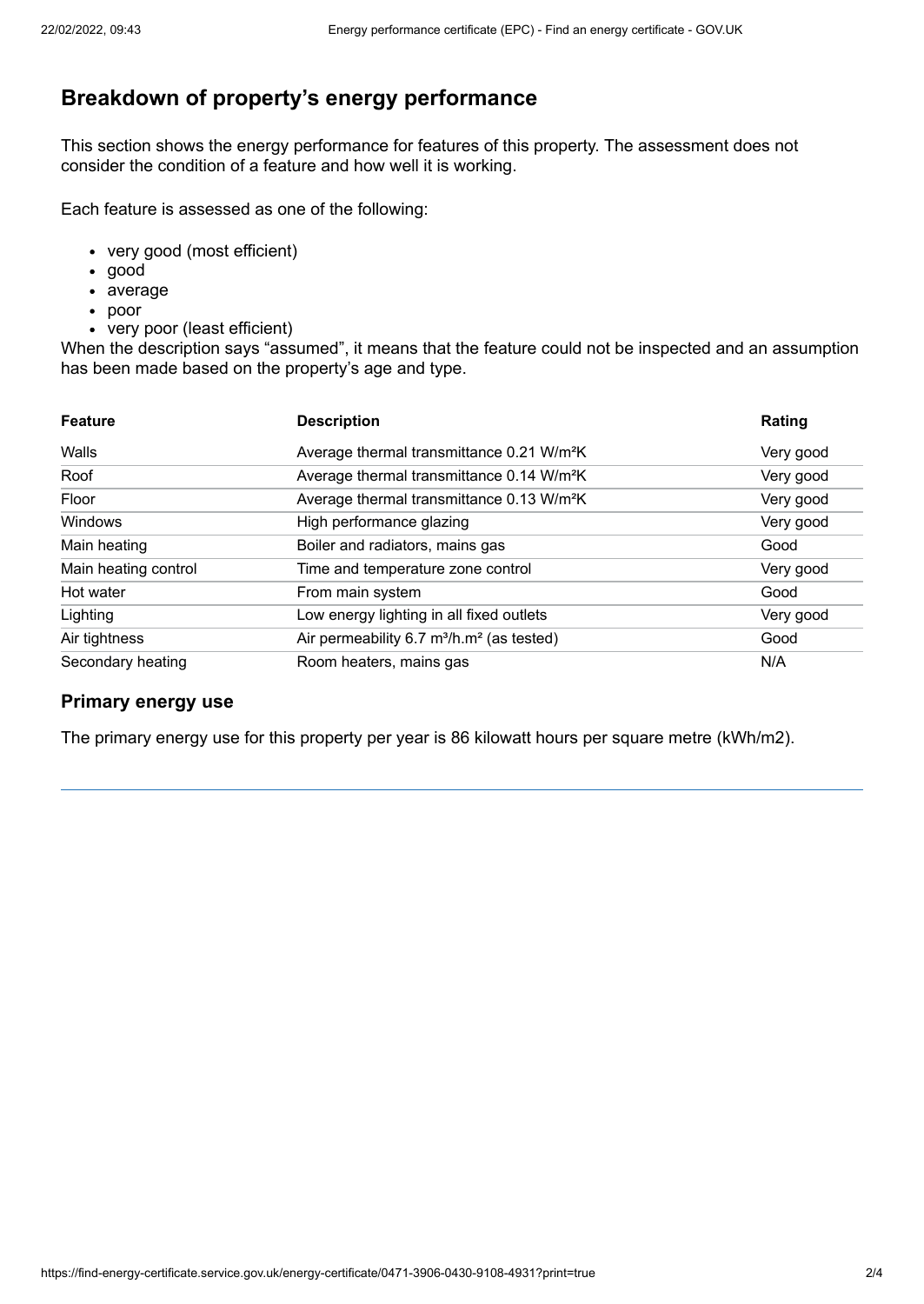| <b>Environmental impact of this</b><br>property                                                        |                             | This property produces                                                                                                                        | 2.6 tonnes of CO2                                                                                |  |
|--------------------------------------------------------------------------------------------------------|-----------------------------|-----------------------------------------------------------------------------------------------------------------------------------------------|--------------------------------------------------------------------------------------------------|--|
| This property's current environmental impact<br>rating is B. It has the potential to be B.             |                             | This property's potential<br>production                                                                                                       | 2.6 tonnes of CO2                                                                                |  |
| Properties are rated in a scale from A to G<br>based on how much carbon dioxide (CO2) they<br>produce. |                             | By making the recommended changes, you<br>could reduce this property's CO2 emissions by<br>0.0 tonnes per year. This will help to protect the |                                                                                                  |  |
| Properties with an A rating produce less CO2                                                           |                             | environment.                                                                                                                                  |                                                                                                  |  |
| than G rated properties.                                                                               |                             | Environmental impact ratings are based on<br>assumptions about average occupancy and                                                          |                                                                                                  |  |
| An average household<br>produces                                                                       | 6 tonnes of CO <sub>2</sub> |                                                                                                                                               | energy use. They may not reflect how energy is<br>consumed by the people living at the property. |  |
|                                                                                                        |                             |                                                                                                                                               |                                                                                                  |  |

# <span id="page-2-0"></span>**How to improve this property's energy performance**

Making any of the recommended changes will improve this property's energy efficiency.

If you make all of the recommended changes, this will improve the property's energy rating and score from B (83) to B (83).

| <b>Recommendation</b>        | <b>Typical installation cost</b> | <b>Typical yearly saving</b> |
|------------------------------|----------------------------------|------------------------------|
| 1. Solar water heating       | £4.000 - £6.000                  | £42                          |
| 2. Solar photovoltaic panels | £9.000 - £14.000                 | £284                         |

### **Paying for energy improvements**

Find energy grants and ways to save energy in your home. [\(https://www.gov.uk/improve-energy-efficiency\)](https://www.gov.uk/improve-energy-efficiency)